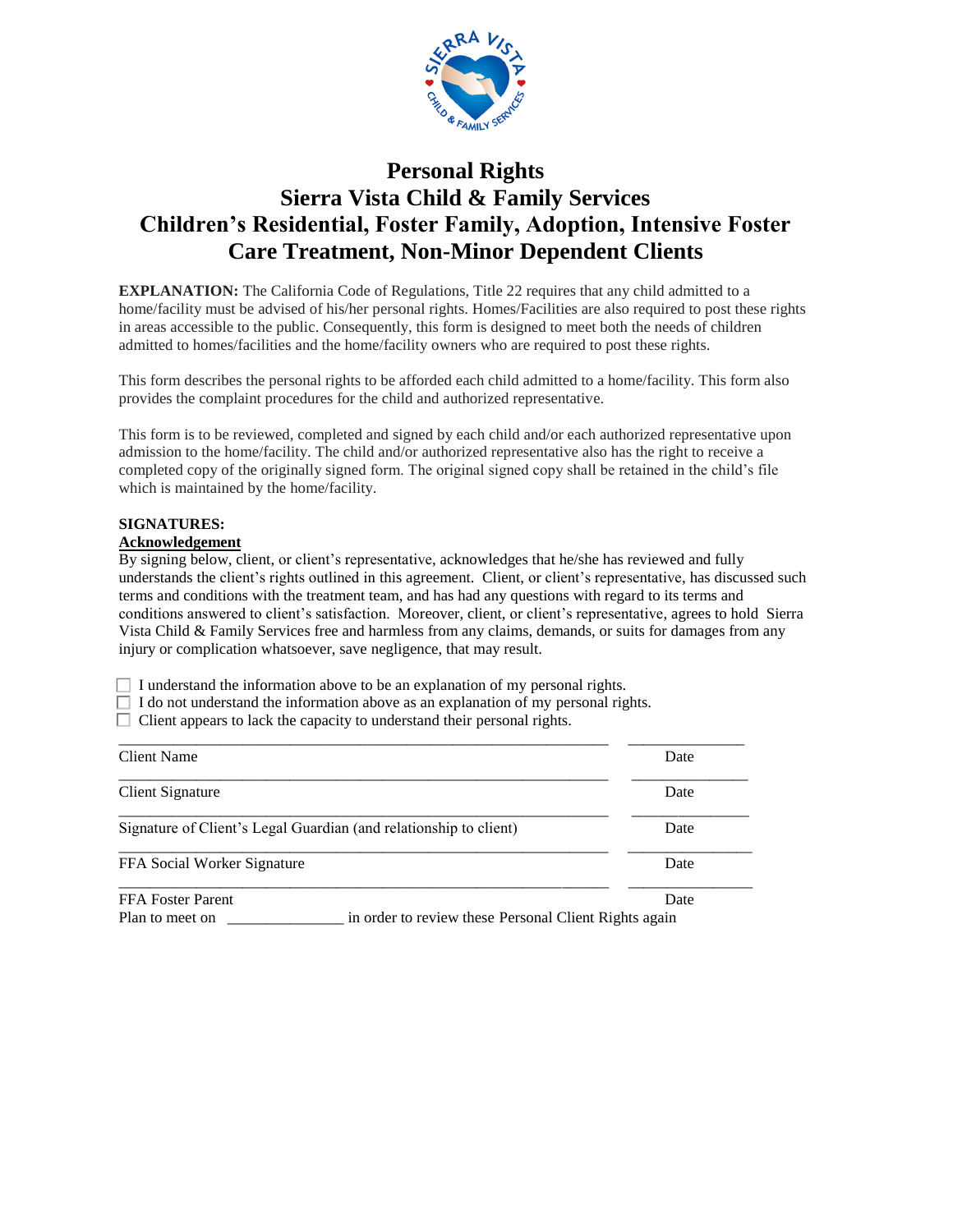

# **Personal Rights Sierra Vista Child & Family Services Children's Residential, Foster Family, Adoption, Intensive Services Foster Care, Non-Minor Dependent Clients**

The personal rights of **SVCFS Residential Treatment, Intensive Services Foster Care and Foster Care Clients** include but are not limited to the following:

- 1. SVCFS Residential, ISFC and Foster Care, NMD clients will receive adequate and healthy food and adequate clothing.
- 2. SVCFS Residential, ISFC and Foster Care, NMD clients will be informed of "house rules" and expectations upon entering the household environment.
- 3. SVCFS Residential, ISFC and Foster Care, NMD clients will be given privacy when changing clothes, toileting and maintaining personal hygiene.
- 4. SVCFS Residential, ISFC and Foster Care, NMD clients will be allowed to wear their own clothing.
- 5. SVCFS Residential, ISFC and Foster Care, NMD clients will be free to attend religious services or activities of his/her choice and to have visits from the spiritual advisor of his/her choice
- 6. SVCFS Residential, ISFC and Foster Care, NMD clients will be allowed to possess and use personal possessions, including toilet articles.
- 7. SVCFS Residential, ISFC and Foster Care, NMD will be free from the administration of medication or chemical substances, unless authorized by a physician.
- 8. SVCFS Residential, ISFC and Foster Care, NMD clients will be able to contact family members (unless prohibited by court order) and social workers, attorneys, foster youth advocates and supporters, Court Appointed Special Advocates (CASA), and probation officers.
- 9. SVCFS Residential, ISFC and Foster Care, NMD clients will be free to visit and contact family of origin, unless prohibited by court order
- 10. SVCFS Residential, ISFC and Foster Care, NMD clients will be free to contact Community Care Licensing Division of the State Department of Social Services, 1314 E. Shaw Ave., Fresno, CA 93710. The Department can be reached at (559)243-8080 or the State Ombudsperson can be reached at (877)846-1602, regarding the violation of rights. Communication to representatives of these offices is confidential and there will be no threats or punishments for making complaints.
- 11. SVCFS Residential, ISFC and Foster Care, NMD clients will be free to make and receive confidential telephone calls and send and receive unopened mail (unless prohibited by court order).
- 12. SVCFS Residential, ISFC and Foster Care, NMD clients will be free to maintain emancipation bank account and manage personal income, consistent with their age and developmental level, unless prohibited by case plan.

## **Continued…**